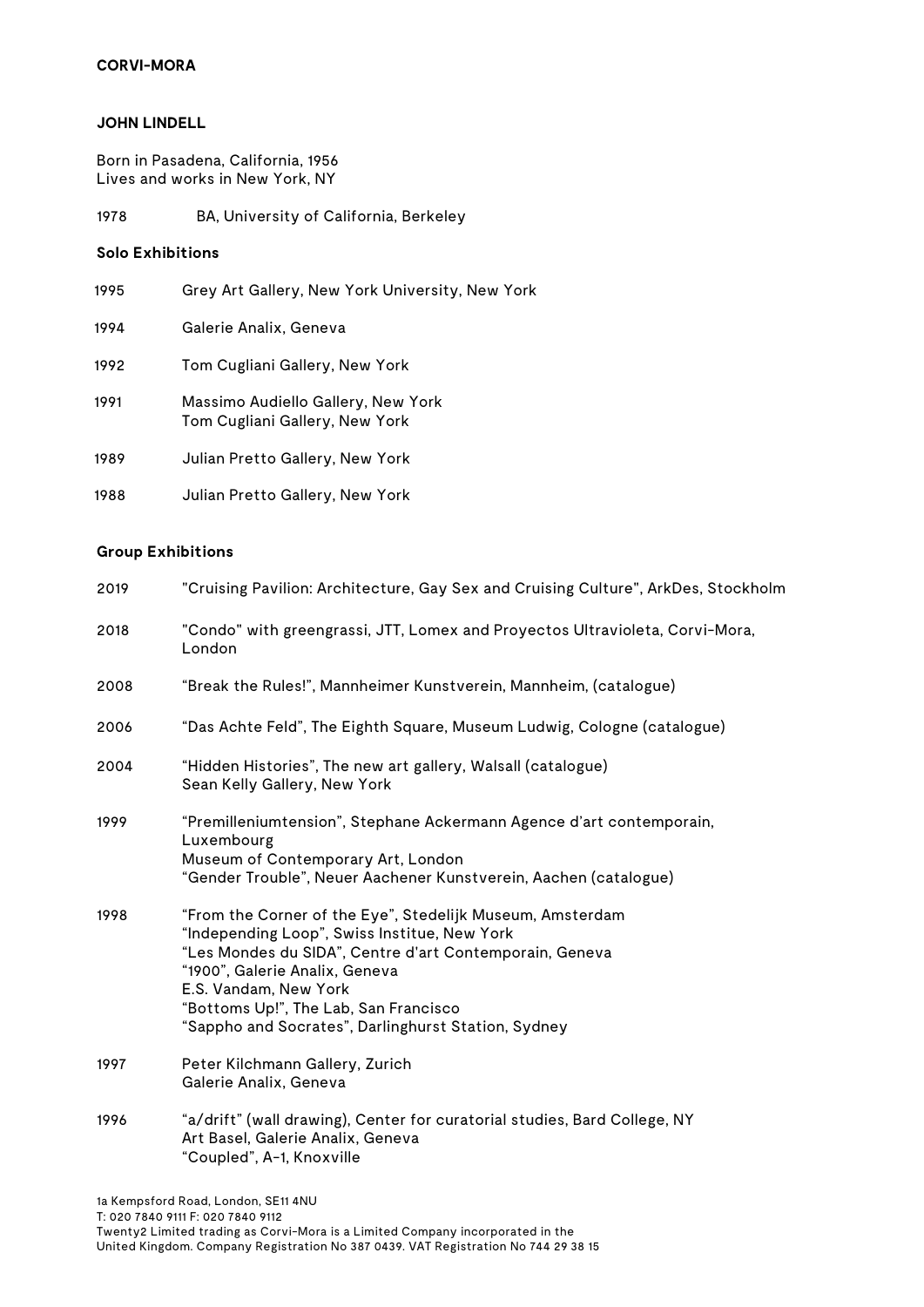| 1995 | "Private Welten", Peter Kilchmann Gallery, Cologne Art Fair and Zurich<br>Peter Kilchmann Gallery, Zurich                                                                                                                                                                                                                                                                                                                                          |
|------|----------------------------------------------------------------------------------------------------------------------------------------------------------------------------------------------------------------------------------------------------------------------------------------------------------------------------------------------------------------------------------------------------------------------------------------------------|
| 1994 | "In a Different Light", University Art Museum, University of California, Berkeley, CA<br>"AIDS Welten Lebens Welten", Altes Rathaus, Potsdam<br>"The Winter of Love", P.S. 1, New York<br>"Incertaine Identité", Galerie Analix, Geneva<br>"The Use of Pleasure", Terrain Gallery, San Francisco<br>"Crash", Threadwaxing Space, New York<br>"L'Hiver de l'Amour", Musee d'Art Modern de la Ville de Paris, Paris (curated by<br>Purple Prose)     |
|      | "Tiny Shoes", New Langton Arts, San Francisco                                                                                                                                                                                                                                                                                                                                                                                                      |
| 1993 | "June", Galerie Thaddeus Ropac, Paris<br>Fawbush gallery, New York<br>"AIDS Projekte", Neue Gesellschaft für Bildende Kunst, Berlin<br>"L'Art dans la Peau", Centre de Recherche pour le Développement Culturel, Nantes<br>"Theme: AIDS", Heine-Onstad Art Center, Høvikoden                                                                                                                                                                       |
| 1992 | "The Spatial Drive", The New Museum of Contemporary Art, New York<br>Multeplici Culture, Convento di S. Egidio, Rome<br>"Anomie", The Patent House, London<br>"Between the Sheets", PPOW, New York                                                                                                                                                                                                                                                 |
| 1991 | Princeton University, School of Architecture, Princeton<br>Collaboration with Marlene McCarty, Simon Watson Gallery, New York<br>"!Que Overdose!", Minchur-Wilcox Gallery, San Francisco<br>"Situation", New Langton Arts, San Francisco<br>"God Head", Feature Gallery, New York<br>Andrea Rosen Gallery, New York<br>"The Clinic", Simon Watson Gallery, New York<br>"Uber Sofa-Auf die Strasse!", Neuen Gesellschaft für bildende Kunst, Berlin |
| 1989 | Paula Allen Gallery, New York<br>"Art Against Aids on the Road", San Francisco                                                                                                                                                                                                                                                                                                                                                                     |
| 1988 | "Democracy: Politics and Education", Dia Art Foundation, New York<br>"The Text is Not Explained", Stux Gallery, Boston"                                                                                                                                                                                                                                                                                                                            |

# **Video - Selected Exhibitions/Festivals**

- 2003 Pacific Film Archive, University of California, Berkeley
- 2001 "Inside the City", Gallery 400, University of Illinois, Chicago
- 1999 International Lesbian and Gay Film & Video Festival, San Francisco
- 1997 International Lesbian and Gay Film & Video Festival, San Francisco The New Festival, New York
- 1996 "Art Node", Stockholm
- 1995 "X/Y", Centre George Pompidou, Paris Festival Question De Genre 4, Lille Inside Out Collective; Toronto G & L Film Festival, Toronto The American Museum for the Moving Image. New York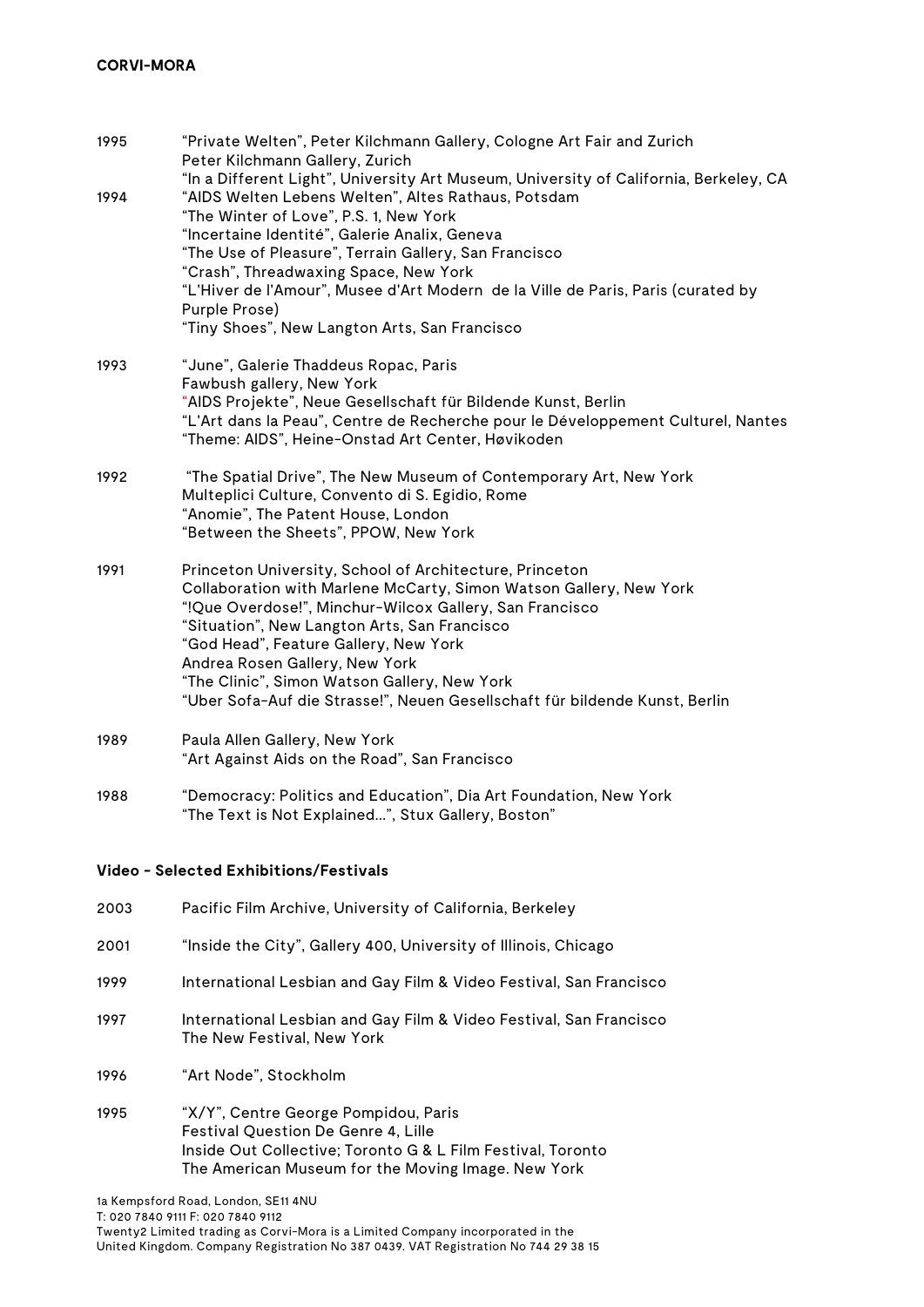Hong Kong Gay and Lesbian Film & Video Festival, Hong Kong London Gay and Lesbian Film & Video Festival, London 1994 Rotterdam International Film Festival, Rotterdam "L'Hiver de l'Amour", Musee d'Art Modern de la Ville de Paris, Paris Threadwaxing space, (installation), New York Exit Art, New York The Film & Video Festival, Sao Paulo International Lesbian and Gay Film & Video Festival, San Francisco Los Angeles Gay & Lesbian Film Festival, Los Angeles Out On Screen, Vancouver The New Festival, New York London Gay and Lesbian Film & Video Festival, London 1993 The Henry Moore Gallery, The Royal College of Art, London Rotterdam International Film Festival, Rotterdam Walker Art Center, Minneapolis Real Art Ways, Hartford Film Forum, Los Angeles Rochester Gay and Lesbian Film Festival, Rochester International Lesbian and Gay Film & Video Festival, San Francisco The New Festival, New York 1992 International Lesbian and Gay Film & Video Festival, Melbourne Modern Image Makers Association, Melbourne Harvard University, Cambridge Cornell Cinema, Ithaca Off Stream Festival, Antwerp International Lesbian and Gay Film & Video Festival, San Francisco Out On Screen, Vancouver Lesbian and Gay Film Festival, Dublin 1991 International Gay and Lesbian Film Festival, Amsterdam

# **Selected Bibliography**

The New Festival, New York

# **Books and Catalogues**

2007 Hieber, Lutz, and Paula-Irene Villa. "Images von Gewicht". (Images that Matter). Bielefeld, DE: Transcript 2001 Lindell, John. "Tony Feher." Tony Feher. Annandale-0n-Hudson, NY: Center for Curatorial Studies, Bard College 1999 Ault, Julie. "Art Matters". New York: NYU Press 1998 Nieuwenhuyzen, Martin. "From the Corner of the Eye". cat., Amsterdam: Stedelijk Museum Wagner, Frank. "AIDS Worlds". cat., Centre d'art Contemporain, Geneva 1997 Decter, Joshua. *a/drift*. cat., Bard Publications Office, Annandale-on-Hudson 1996 Lindell, John. "Public Space for Public Sex." Policing Public Sex. Ed. Dangerous Bedfellows. Boston: South End Press, p. 72-80 Lindell, John, and Joel Sanders. "Cadet Quarters, U.S. Air Force Academy, Colorado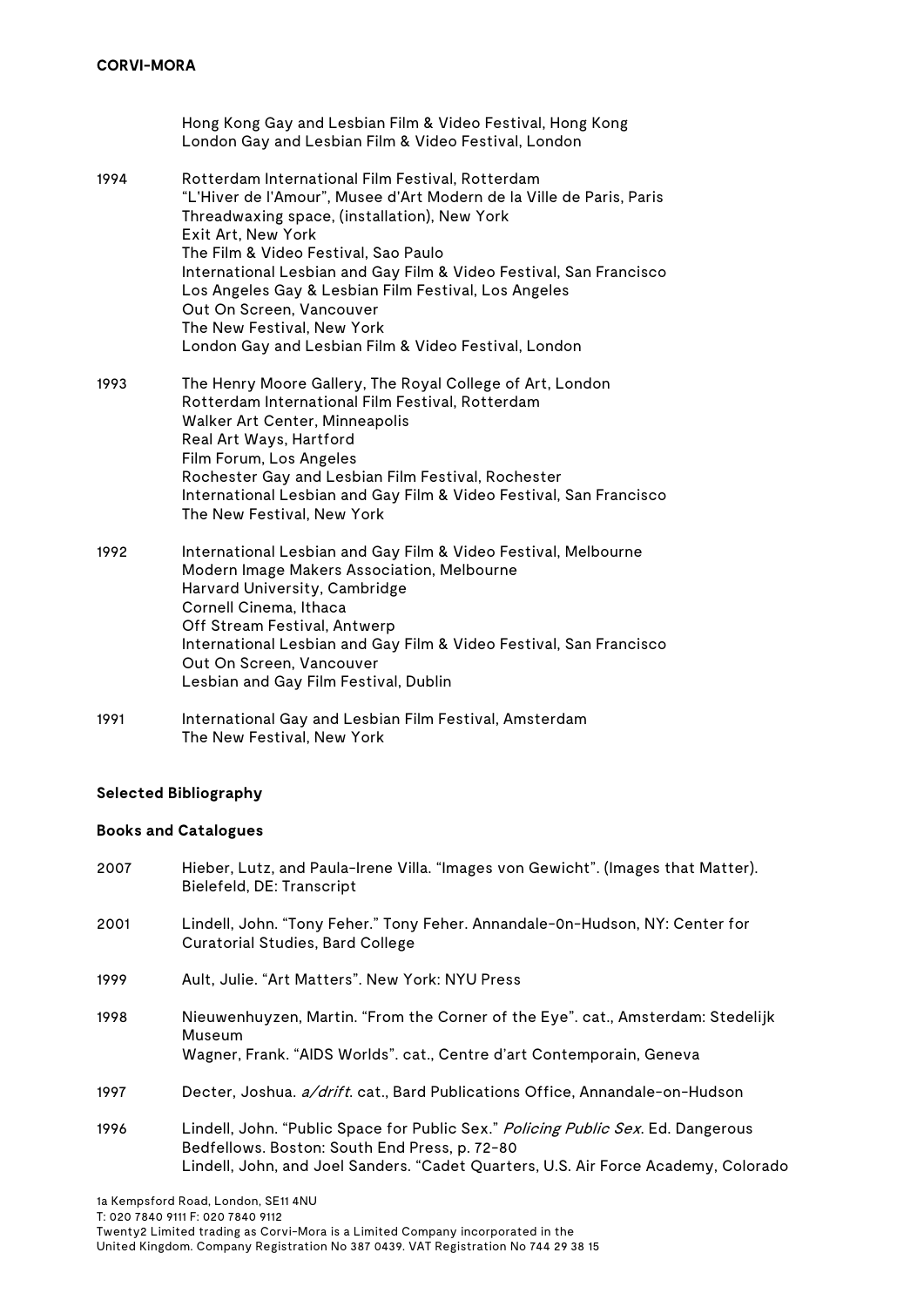Springs." Stud, Architectures of Masculinity. Ed. Sanders, Joel. Princeton, NJ: Princeton University Press, p. 68-77

- 1995 Blake, Nayland, Lawrence Rinder, Amy Scholder, editors. "In A Different Light". cat., San Francisco, CA: City Lights
- 1994 Kotz, Liz. "Video: Process and Duration." Acting Out. Ed. Bunnage, Julia et al. London: Royal College of Art, p. 17-24 Romano, Gianni, et al. "Rien à Signaler". Milan: A&M Bookstore & Galerie Analix, p. 14-15 Fleiss, Elein, et al. "L'Hiver de L'Amour Bis". Paris, FR: Arc-Musée d'Art Moderne de la Ville de Paris, p. 4-5, 26-27.
- 1992 Grover, Jan Zita. "Public Art on AIDS: On the Road with Art Against AIDS. A Leap in the Dark". Klusacek, Allan, and Ken Morrison. Montreal: Véhicule Press, p. 58-69 Zham, Olivier. "Opere Prodotte." Molteplici Culture. Ed. Christov-Bakargiev, Carolyn, and Ludovico Pratesi. Rome: Edizioni Carte Segrete, p. 33-38
- 1990 Wagner, Frank. "Über Sofa-Auf die Strasse!", catalogue. Berlin: Neuen Gesellschaft für bildende Kunst

#### **Journals and Periodicals**

| 2001 | Jocks, Heinz-Norbert. "From the Corner of the Eye." Kunstforum Apr./May p. 132-<br>151                                                                                                                                                                                                                                           |
|------|----------------------------------------------------------------------------------------------------------------------------------------------------------------------------------------------------------------------------------------------------------------------------------------------------------------------------------|
| 2000 | Lindell, John. "Tony Feher." Purple no. 5 Summer p. 306                                                                                                                                                                                                                                                                          |
| 1999 | Lindell, John. "Jung und Hübsch Bleiben." (Stay Young and Pretty) Texte Zur Kunst<br>Mar. p. 62-65.<br>Lindell, John. "But I Realize" Purple no. 3 Summer, p. 251-252.                                                                                                                                                           |
| 1998 | Lindell, John. "Polytics of Travel / Form." Purple no. 1 Summer                                                                                                                                                                                                                                                                  |
| 1996 | Petry, Micheal. "Abstract Eroticism." Art and Design vol. 11, no. 34 p. 7-23                                                                                                                                                                                                                                                     |
| 1995 | Cotter, Holland. "review" The New York Times, 5 May<br>Goings on About Town "review" The New Yorker, 8 May<br>Levin, Kim. "review" The Village Voice, 18 April                                                                                                                                                                   |
| 1994 | Cotter, Holland. review "Crash" The New York Times, 29 July<br>Cotter, Holland. "Art After Stonewall." Art in America, June<br>Hal Foster, Renée Green, Helen Molesworth, et al. "On Site Specificity." Documents<br>vol. 2, no. 4/5, Spring                                                                                     |
| 1993 | Benjamin Weil. review "June" Flash Art, Oct<br>Pascaline Cuvelier. "Les troubles de la personnalite." Liberation, 5 May<br>Lindell, John. "Untitled" (artist project) Bomb, Spring<br>Lindell, John. "Untitled" (artist project) "Post Literate" Felix vol. 1, no. 3, p 102-103.<br>Vingaer, Matieas. Documents vol. 1&2, Winter |
| 1992 | Avgikos, Jan. "review" Artforum, Oct<br>Cottingham, Laura. "review" QW, 14 June<br>Goings on About Town "review" The New Yorker, 8 June<br>Archer, Michael. "review of Anomie" Art Monthly, June                                                                                                                                 |